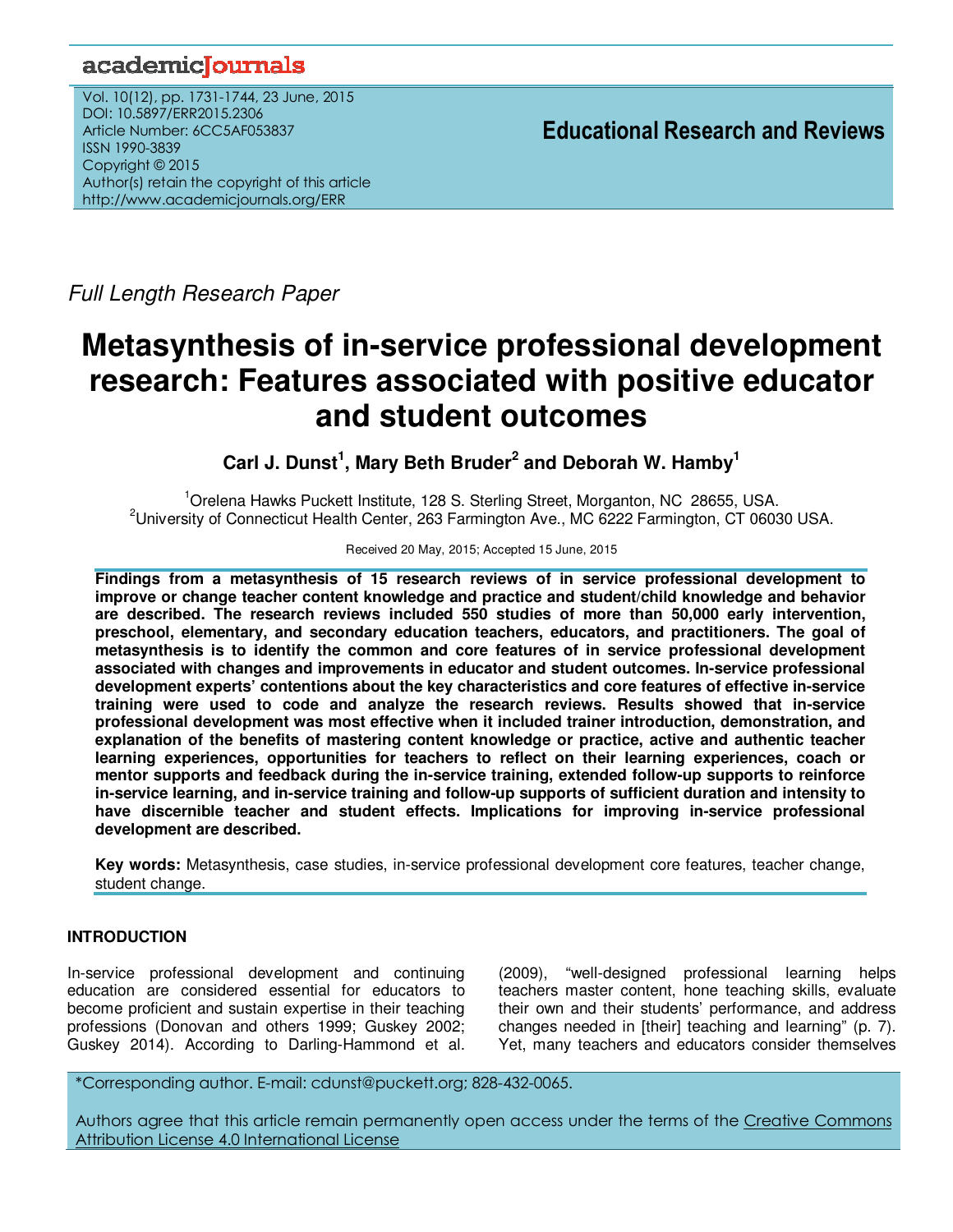ill prepared for their professions (Akiba et al., 2007; Lewis et al., 1999). At least one reason for teachers' judgments of their lack of preparedness is the type of continuing professional development either offered or procured as part of in-service training opportunities.

As part of a status report on teacher development, Darling-Hammond et al. (2009) found that attendance at one-time workshops, conferences, or training sessions are the primary types of in-service professional development for nearly all teachers and that other types of in-service training considered more effective are experienced much less often. Similar findings were reported by Lewis et al. (1999) as part of their analyses of the in-service experiences associated with teacher preparedness and quality. Darling-Hammond et al. (2009) concluded their review of teacher professional development by stating, "We found that well-designed professional development is still relatively rare, and few of the nation's teachers have access to regular opportunities for intensive learning" (p. 19).

The purpose of the metasynthesis described in this paper was to ascertain the extent to which studies of inservice professional development that included key characteristics and core features of in-service training considered effective by professional development specialists were associated with changes and improvements in educator and student outcomes (Desimone 2009; Guskey, 2002). This was accomplished by identifying research syntheses of in-service professional development and by both coding and systematically analyzing the types of in-service afforded teachers and educators to determine whether the inclusion of key characteristics and core features were, in fact, related to positive teacher and student outcomes. The term metasynthesis refers to the "bringing together and breaking down of [quantitative and qualitative] findings, examining them, discovering essential features, and combining phenomena into a transformed whole" (Schreiber et al., 1997).

The investigators of the research syntheses included in the metasynthesis either explicitly or implicitly employed a framework similar to the one shown in Figure 1. The framework is based on those proposed by Desimone (2009) and Guskey (2002) for designing and researching in-service professional development. According to the model, professional development that includes key characteristics and core features is expected to increase or improve teacher knowledge, skills, and practices and, in turn, be related to improved student and child outcomes.

The characteristics and features that have been identified as important for in-service training to be effective include professional development specialists' explicit explanations and illustrations of specific content knowledge and practice to be learned (Archibald et al., 2011; Desimone, 2009; Donovan et al., 1999; Dunst and Trivette 2009; Garet et al., 2001; Wei et al., 2009), active and authentic teacher learning opportunities (Archibald et al., 2011; Desimone 2009; Donovan et al., 1999; Dunst and Trivette, 2009; Garet et al., 2001; Guskey 2002; Wei et al., 2009), explicit inclusion of different types of practices for engaging teachers in reflection on their understanding and mastery of content knowledge or practice (Archibald et al., 2011; Desimone 2009; Donovan et al., 1999; Dunst and Trivette, 2009; Garet et al., 2001; Wei et al., 2009), coaching, mentoring, and performance feedback during the in-service training (Archibald et al., 2011; Donovan et al., 1999; Garet et al., 2001; Guskey 2002; Wei et al., 2009), ongoing follow-up supports to reinforce in-service learning (Archibald et al., 2011; Donovan et al., 1999; Dunst and Trivette 2009; Guskey 2002; Wei et al., 2009), and professional development of sufficient duration and intensity to provide repeated opportunities to become proficient in the use of content knowledge and practice (Archibald et al., 2011; Desimone, 2009; Dunst and Trivette 2009; Garet et al., 2001; Guskey 2002; Wei et al., 2009). Accordingly, inservice professional development that included the majority of these key characteristics and features was expected to be associated with positive teacher and student outcomes.

A multiple case design was used to analyze the research syntheses in the metasynthesis (Riedl, 2007; Yin, 2014). According to Yin (2014), multiple case research is grounded in a theoretical or conceptual framework that provides a foundation for testing hypothesized relationships between independent and dependent variables in order to establish causal or explanatory inferences. Therefore, each research synthesis was considered a separate case, and the extent to which the relationships between in-service professional development and teacher and student outcomes were the same or very similar in the research syntheses was the focus of analysis.

#### **METHODS AND MATERIALS**

#### **Search strategy**

Research syntheses were located using the following search terms: (in-service OR in-service) AND (professional development OR staff development OR continuing education OR training) AND (literature review OR narrative review OR systematic review OR metaanalysis OR summative review OR traditional review) AND (teacher OR educator OR practitioner) AND (early intervention OR early childhood OR preschool OR elementary OR secondary). Follow-up searches were conducted using controlled vocabulary, key word, and natural language searches as alternative terms were identified from retrieved publications and reports.

ERIC, PsychInfo, MEDLINE, Academic Search Complete, CINAHL, and Health Source were searched to identify research syntheses. These were supplemented by searches of Infotrac,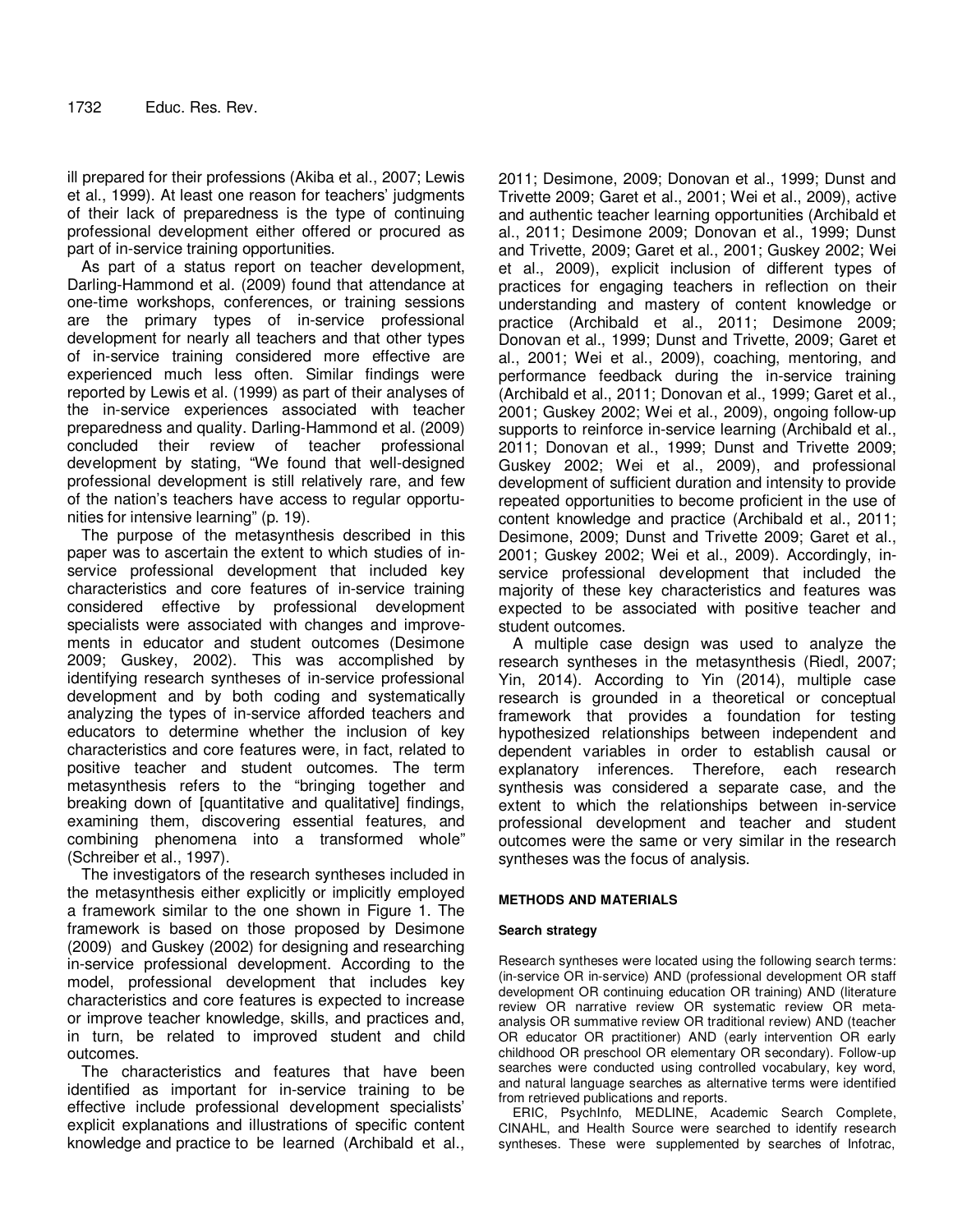

**Figure 1.** Framework for linking in-service professional development, changes in teacher and educator knowledge, skills, and practices, and improvements in student and child learning.

ProQuest, WorldCat, Google Scholar, and Google. The reference sections of retrieved journal articles, book chapters, books, dissertations, and other published and unpublished reports and papers were examined to identify additional reviews.

Research syntheses were included if in-service professional development was the main focus of a literature review, there was an explicit attempt to identify the characteristics of and conditions under which in-service training was effective, and sufficient information was included in the reports to code and conduct secondary analyses of the relationships between the key characteristics of in-service professional development and findings in the research syntheses. Literature reviews were excluded if any of the three inclusion criteria were not met, or after an initial review of a research synthesis, it was determined that insufficient information was reported to be able to ascertain the scope of inservice training.

#### **Search results**

More than 25,000 abstracts (including duplicate abstracts in different databases) were generated from searches. These were reviewed to determine which were literature reviews and research syntheses, and which included studies or evaluations of in-service professional development in early childhood, elementary, or secondary education. This resulted in a preliminary list of 36 reviews that were then examined to determine if they met the inclusion criteria. Eighteen reviews were initially considered relevant for the metasyntheses. Three reviews were subsequently excluded because they included either too little information about in-service training (Cornelius and Nagro, 2014; Solomon et al., 2012) or the in-service training in the studies in the review was limited in terms of the characteristics of the professional development afforded the teachers (Gersten et al., 2014). Eight of the research syntheses were published in peer reviewed journals and seven syntheses were unpublished government or professional organization reports.

#### **Metasynthesis coding**

Table 1 includes the in-service professional development features that were coded and used to conduct the secondary analyses of the

reviews as well as the description or definitions of the five sets of characteristics. The core features were developed based on characteristics described by a number of professional development specialists as essential for in-service professional development to be effective (Bransford et al., 2000; Darling-Hammond et al., 2009; Desimone, 2009; Guskey, 2002).

**Focus of training.** The focus of training included both learner objectives and the content knowledge or practice that was the focus of in-service professional development. According to Desimone (2009), in-service professional development is most likely to be effective if it emphasizes specific content knowledge and the instructional practices used by teachers to promote student/learner understanding and use of the knowledge.

**In-service setting.** The settings in which the in-service training was conducted were coded as either or both the teachers' classrooms or early childhood intervention settings (job embedded) or settings other than those where teachers or early childhood practitioners taught students or worked with young children (non- job embedded). The settings in which in-service training was conducted were coded as either primary or secondary based on how much of the professional development was conducted in either of the two types of settings (Table 1).

**In-service characteristics.** Desimones' (2009) core features of professional development, findings in How People Learn (Donovan et al., 1999), and recommendations in other sources (Guskey, 2014; Zaslow, 2014) were used to operationalize and code six different characteristics of the in-service training afforded the teachers. These included the methods used by professional development specialists to introduce the content knowledge or practice to the teachers and the methods used to illustrate or demonstrate the use and importance of the content knowledge or practice. The teachers' role in learning the content knowledge or practice was coded in terms of type of active involvement (authentic or real-life opportunities, simulations, etc.) in learning to use the content knowledge or practice and the methods used to engage the teachers in reflection on their understanding and mastery of the content knowledge or practice. In-service support was coded in terms of coaching or mentoring to promote and strengthen the teachers' confidence and competence during the in-service training or direct performance feedback on how well the teachers applied content knowledge or used an intervention or instructional practice.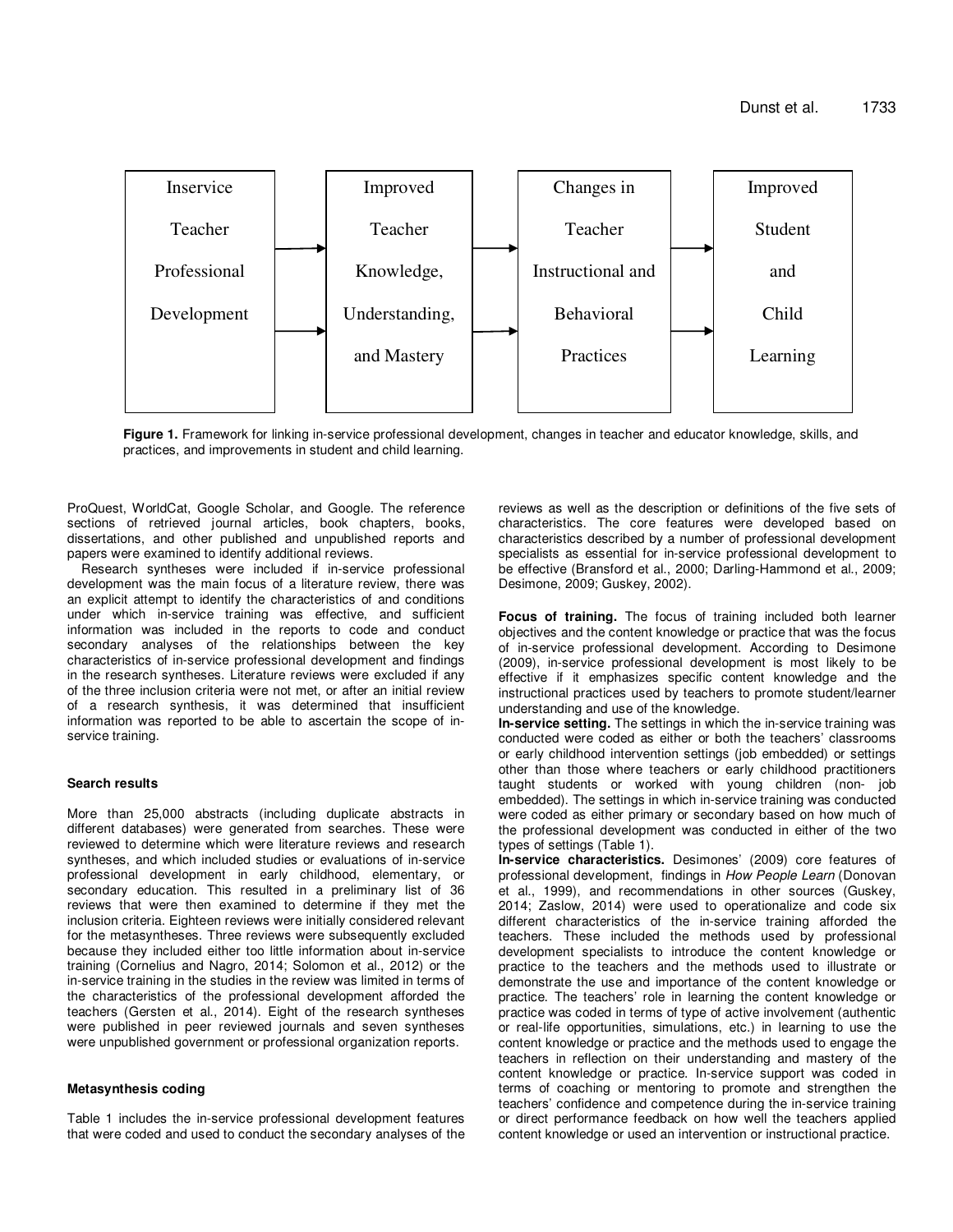**Table 1.** Characteristics of the in-service professional development coded in the metasynthesis of the research reviews.

| Descriptions of the coded variables                                                                                                                                                                                                         |
|---------------------------------------------------------------------------------------------------------------------------------------------------------------------------------------------------------------------------------------------|
|                                                                                                                                                                                                                                             |
| Content knowledge, instructional practices, teacher confidence, teacher reflection, behavioral practices,<br>intervention-related skills                                                                                                    |
| Specific content knowledge or subject areas, teacher-child interactions, childcare practices, mixture of<br>different knowledge and practice                                                                                                |
|                                                                                                                                                                                                                                             |
| In-service training conducted in teachers' classrooms, childcare programs, preschool classrooms,<br>children's homes, or another contextual setting                                                                                         |
| In-service training conducted in locations (workshops, summer institutes, university classes, etc.) other<br>than the participants' classrooms, schools, or other instructional settings                                                    |
|                                                                                                                                                                                                                                             |
| Methods used to introduce or describe the content knowledge, subject area, or practice to the learners                                                                                                                                      |
| Methods used to demonstrate or illustrate the practice or application of the content knowledge (modeling,<br>simulations, observations, video tape examples, coherence <sup>a</sup> )                                                       |
| Methods used to provide the learners opportunities to use the practice or content knowledge (real-life<br>experiences, simulations, role playing, learner-led instruction, developing lesson plans, induction, etc.)                        |
| Methods used to engage teachers in discussions of and reflection on their in-service learning experiences<br>or opportunities (group meetings, collective participation, journaling, peer discussions, inquiry, self-<br>assessments, etc.) |
| Methods used to provide guidance and support to learners (in-vivo observations, coaching sessions,<br>teacher-mentor discussions, etc.) during in-service training                                                                          |
| Methods used to provide direct feedback to learners or the assessment of learner performance or mastery<br>(visual displays of data charts, observational feedback, discussions, email correspondence, telephone<br>conversations)          |
|                                                                                                                                                                                                                                             |
| Learner attitudes or beliefs, content/subject area knowledge, instructional or behavioral practices                                                                                                                                         |
| Student knowledge or academic performance, child skill acquisition, student or child behavior                                                                                                                                               |
|                                                                                                                                                                                                                                             |
| Number of sessions, number of hours, and/or length of in-service training associated with effective<br>professional development                                                                                                             |
| Type of ongoing trainer or coach follow-up supports associated with effective professional development                                                                                                                                      |
| Research synthesists' descriptions or metasynthesists' summary of the findings<br>reported in the research reviews in terms of the in-service characteristics associated with observed effects                                              |
|                                                                                                                                                                                                                                             |

aCoherence is the term used to describe how trainers illustrate how in-service training content (knowledge or practice) is aligned with State, District, School, or professional organization standards of practice or teacher beliefs and knowledge.

Each of the six characteristics was coded as either a primary or secondary focus of the in-service training based on information in the research syntheses.

**Research syntheses outcomes.** The research syntheses were coded in terms of both teacher and student/child outcomes. The teacher outcomes included changes or improvements in attitudes or beliefs, changes or improvements in content/subject area knowledge, and changes or improvements in the use of instructional or behavioral practices. The student or child outcomes included improvements in student knowledge or academic performance, child skill acquisition, and changes in student or child behavior.

**Metasynthesis findings.** The dosage of in-service training was ascertained in terms of in-service duration (number of sessions, hours or length of training). Follow-up training was coded in terms of the types of ongoing extended supports provided to reinforce inservice learning in the teachers' schools, classrooms, or early childhood intervention settings.

The results from the research syntheses were ascertained from the findings reported by each research synthesist or by secondary analysis of the results in the literature reviews in terms of the inservice professional development characteristics associated with positive teacher and student outcomes.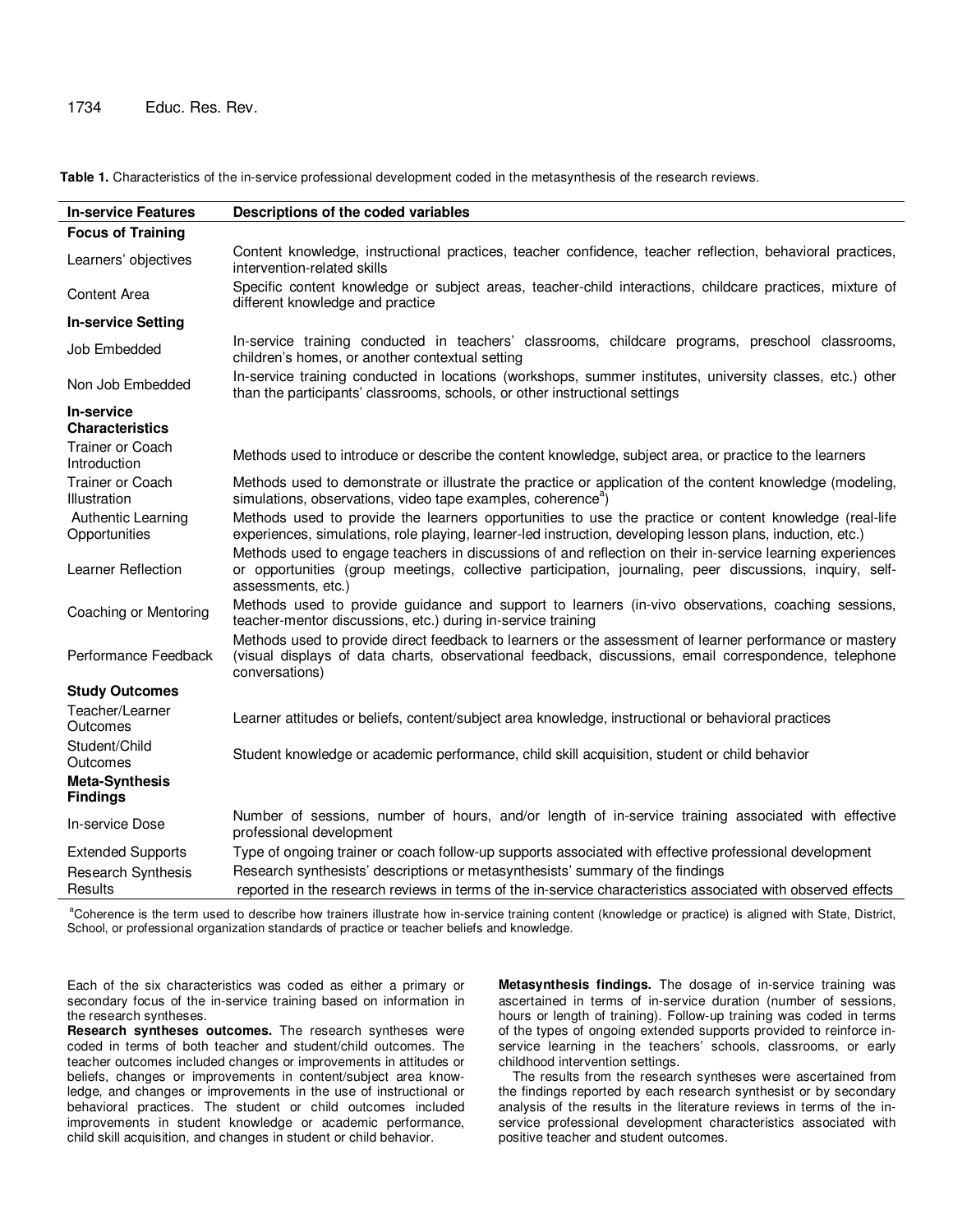#### **Interrater agreement**

Two of the investigators independently abstracted and coded information for the in-service features in Table 1 as well as background information about the studies in the research syntheses (e.g., type of synthesis, research designs, number of studies). Interrater agreement of the Table 1 features was attained on 87 to 100% of the 15 research synthesis characteristics. Interrater agreement for the three metasynthesis findings, for example, was 93% for in-service duration, 100% for ongoing extended supports, and 93% for the research synthesis findings. Disagreements were resolved through repeated reviews of the research reports until 100% agreement was reached on all information by both metasynthesists.

#### **Method of analysis**

A replication logic was used to ascertain if the presence of different in-service professional development features and characteristics was associated with the same or similar results in each of the research syntheses (Hak and Dul, 2010b; Riedl, 2007; Yin, 2014). According to Hak and Dul (2010a) and Yin (2014), replication is demonstrated when the characteristics of each case (research synthesis) are much the same and are associated with similar results, and the nature of the relationships among independent and dependent variables allow causal or explanatory inferences. As noted by Eisenhardt and Graebner (2007), the use of replication logic in case study research contributes to theory building which in the case of in-service professional development research either confirms or disconfirms the hypothesized relationships between the core features of in-service training and teacher and student outcomes (Desimone, 2009; Guskey, 2002).

# **RESULTS**

#### **Research syntheses**

Selected characteristics of the 15 research syntheses and study participants are shown in Table 2. Five of the syntheses were traditional narrative reviews, four were meta-analyses, three were systematic reviews, and three were summative reviews (Davies, 2000). Seven syntheses included only group design studies, and six syntheses included a mixture of group design studies and either descriptive case studies or single subject studies. The majority of group design studies included experimental, quasi-experimental, and pre-experimental investigations or program evaluations (Shadish et al., 2002). One research synthesis included only experimental studies (Dunst et al., 2010), and two research syntheses included only experimental and quasiexperimental studies (Blank and De las Alas, 2009; Yoon et al., 2007). The investigators of two research syntheses did not include information in their reports about the types of studies in their reviews (Joyce and Showers, 1995; Saylor and Johnson, 2014).

The 15 research syntheses included more than 550 studies. The participants included PreK or K to grade 12 teachers ( $N = 8$  reviews), K to grade 5, 6, or 8 teachers  $(N = 3$  reviews), early childhood practitioners  $(N = 3$ reviews), or both PreK to grade 12 teachers and other non-educators ( $N = 1$  review). The research syntheses that included the number of participants or where the number could be estimated from information in the research reports found that the studies included more than 43,000 teachers, educators, and other adult learners. Based on information in the research syntheses that did not include the number of participants, it was conservatively estimated that the 15 reviews included as many as 50,000 early childhood, elementary, and secondary education teachers and students/children.

#### **Focus of in-service training**

Eleven research syntheses included studies of in-service professional development to promote use of different types of instructional or behavioral practices, two research syntheses included studies to promote teacher understanding and use of content knowledge or skills, and two research syntheses included studies of inservice training to promote teacher or practitioner use of different job-related practices or to support teachers' confidence in their teaching practices. The content areas of in-service training included mathematics or science (N  $= 5$  reviews), teacher-child interactions (N  $= 1$  review), teacher praise ( $N = 1$  review), teacher confidence ( $N = 1$ review), or a mixture of different content knowledge and practice ( $N = 7$  reviews).

# **In-service training context**

Five of the research syntheses included studies where the preponderance of in-service professional development was provided in non- job-embedded settings, and seven syntheses included studies where all or most of the in-service training was provided in teachers' classrooms or schools, childcare or preschool settings, or other work environments. Three research syntheses included studies where in-service professional development was provided in both job-embedded and non-jobembedded settings in about equal amounts.

#### **Characteristics of the in-service training**

Table 3 shows the particular characteristics of in-service professional development that were included in the majority of studies in the research syntheses. All of the research syntheses included studies that incorporated at least 4 of the 6 characteristics as either primary or secondary practices (Mean =  $5.20$ , SD = 0.77). Eighty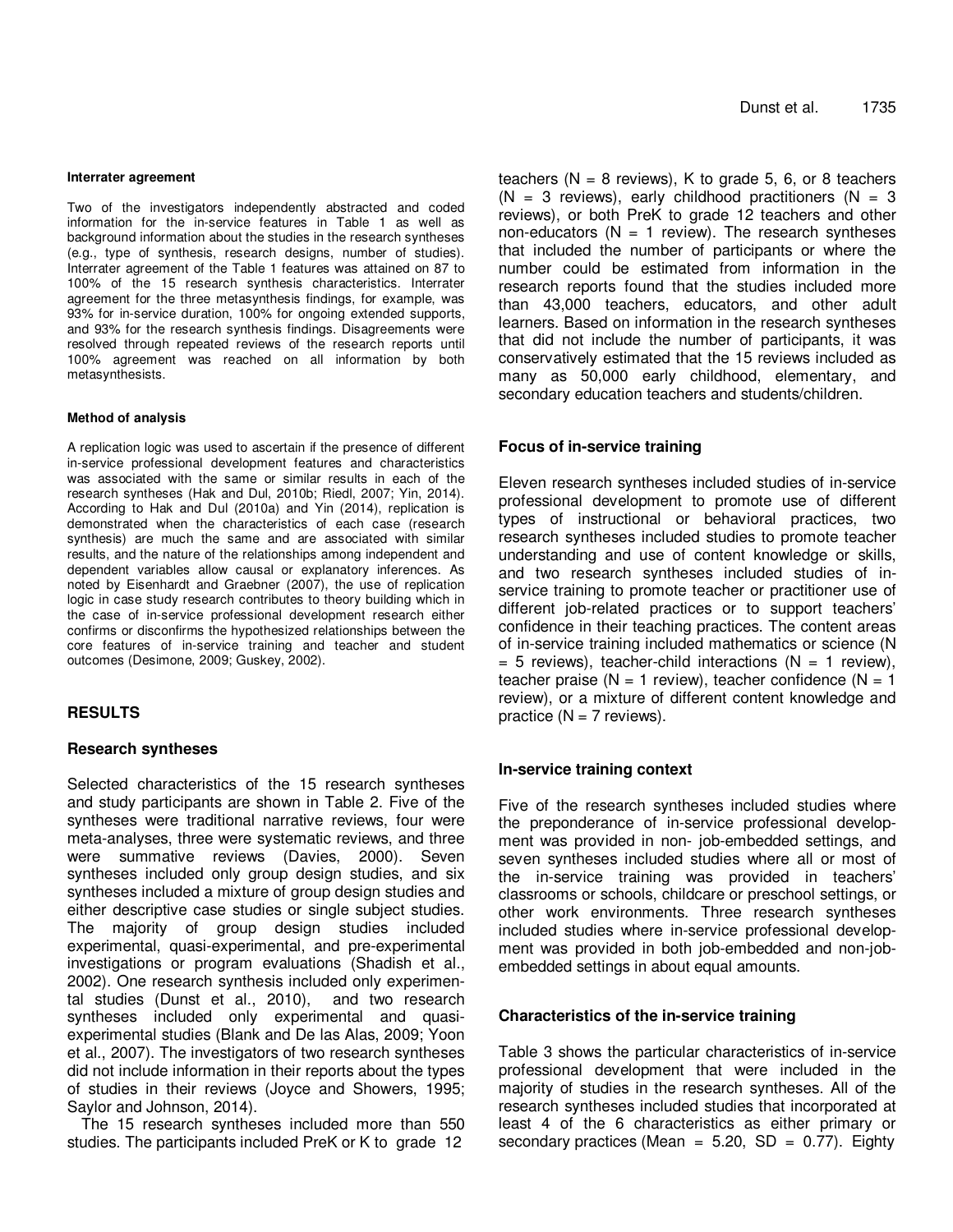# 1736 Educ. Res. Rev.

| <b>Study</b>                                                   | Type of<br><b>Synthesis</b> | Type of<br><b>Studies</b> | <b>Research</b><br><b>Designs<sup>a</sup></b> | No of<br><b>Studies</b> | <b>Participants</b>               | No of<br><b>Participants</b> |
|----------------------------------------------------------------|-----------------------------|---------------------------|-----------------------------------------------|-------------------------|-----------------------------------|------------------------------|
| <b>Blank and De las Alas</b><br>(2009)                         | Meta-<br>analysis           | Group                     | E, Q                                          | 16                      | $K-12$<br>teachers                | 749                          |
| Blank et al. (2008)                                            | Systematic<br>Review        | Group                     | Q, P, D                                       | 25                      | $K-12$<br>teachers                | > 3000                       |
| Capps et al. (2012)                                            | Summative<br>Review         | Mixed                     | P, D                                          | 17                      | $K-12$<br>teachers                | >400                         |
| Cavanaugh (2013)                                               | Summative<br>Review         | Mixed                     | Q, S, D                                       | 25                      | PreK-12<br>teachers               | 86                           |
| Dunst et al. (2010); Dunst<br>and Trivette (2012) <sup>b</sup> | Meta-<br>analysis           | Group                     | E                                             | 21                      | <b>Educators</b><br>Non-educators | 1204                         |
| Fukkink and Lont (2007)                                        | Meta-<br>analysis           | Group                     | Q, P                                          | 17                      | Early childhood<br>practitioners  | 959                          |
| Ingersoll and Kralik (2004)                                    | Narrative<br>Review         | Group                     | Q, P                                          | 10                      | $K-12$<br>teachers                | > 18,000                     |
| Ingersoll and Strong (2011)                                    | Narrative<br>Review         | Mixed                     | E, Q, P, D                                    | 15                      | $K-12$<br>teachers                | > 15,000                     |
| Isner et al. (2011)                                            | Narrative<br>Review         | Group                     | E, Q, P                                       | 44                      | Early childhood<br>practitioners  | Not Reported                 |
| Joyce and Showers (1995);<br>Showers et al. (1987)             | Meta-<br>Analysis           | Mixed                     | Not<br>Reported                               | $\approx 200$           | $K-12$<br>teachers                | Not Reported                 |
| Kretlow and Bartholomew<br>(2010)                              | Summative<br>Review         | Mixed                     | E, Q, S                                       | 13                      | PreK-8<br>teachers                | 110                          |
| Saylor and Johnson (2014)                                      | Narrative<br>Review         | Mixed                     | Not<br>Reported                               | 21                      | $K-6$<br>teachers                 | Not Reported                 |
| Snow-Renner and Lauer<br>(2005)                                | Narrative<br>Review         | Mixed                     | Q, P, D                                       | 37                      | $K-12$<br>teachers                | Not Reported                 |
| Yoon et al. (2007);<br>Guskey and Yoon (2009)                  | Systematic<br>Review        | Group                     | E, Q                                          | 9                       | $K-5$<br>teachers                 | 201                          |
| Zaslow et al. (2010)                                           | Systematic<br>Review        | Group                     | E, Q, P                                       | 78                      | Early childhood<br>practitioners  | > 3400                       |

**Table 2.** Selected characteristics of the research syntheses and study participants.

 ${}^aE$  = Experimental, Q = Quasi-experimental, P = Pretest - posttest, S = Single subject, D = Case study. <sup>b</sup>The analyses reported in this paper are only for adult learners that participated in in-service training studies.

percent of the research syntheses  $(N = 12)$  included practices for 5 or 6 of the characteristics. All of the research syntheses included both professional development specialist descriptions (introduction) of content knowledge or practice constituting the focus of in-service training and some type of authentic teacher learning opportunities. Most of the research syntheses included the majority of key characteristics and features considered necessary for in-service professional development to be effective (Desimone, 2009; Donovan et al., 1999;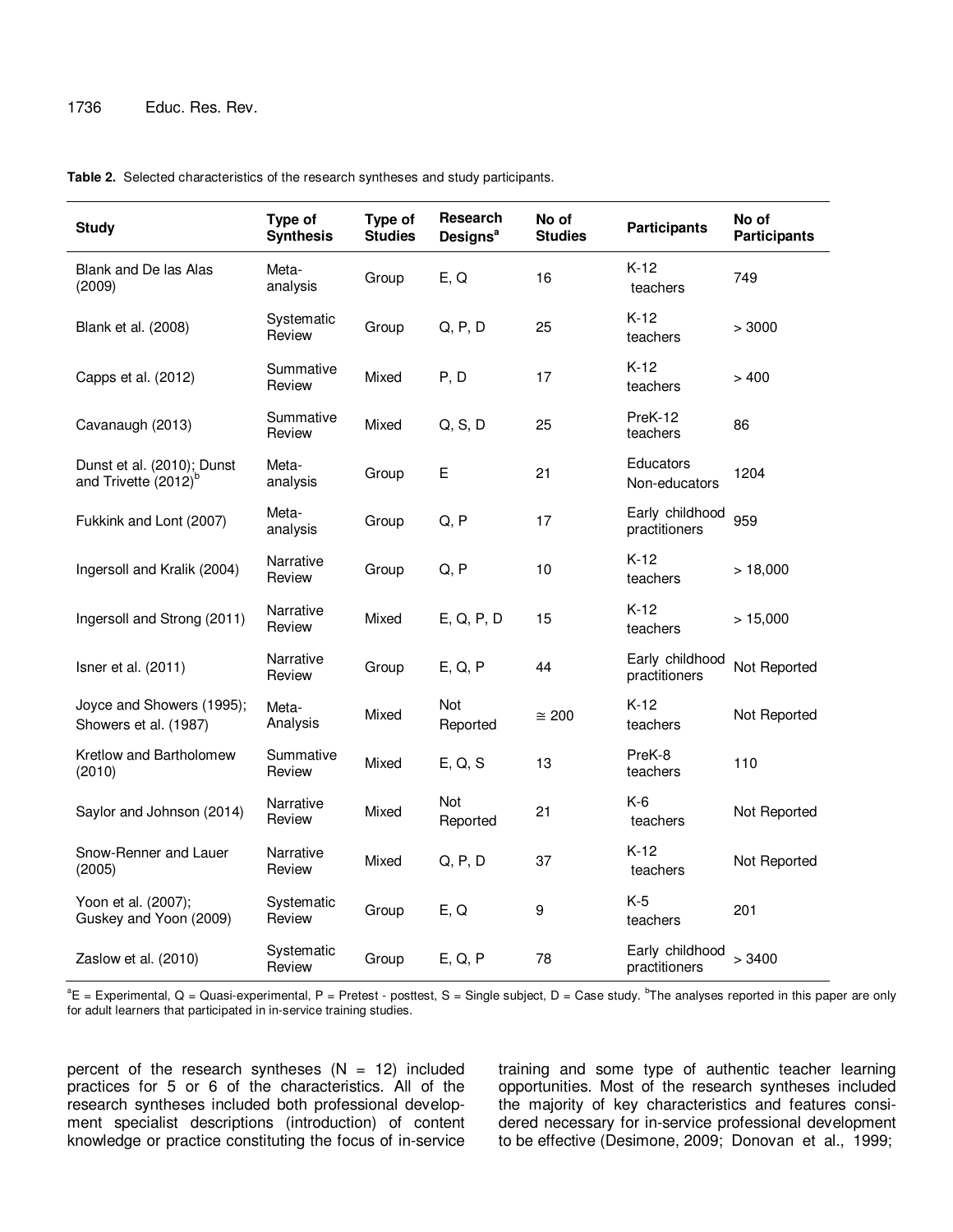|                                                    | <b>Trainer/Coach Roles</b> |                     | <b>Active Learning</b>       |                       | <b>Trainer Supports</b>       |                                |
|----------------------------------------------------|----------------------------|---------------------|------------------------------|-----------------------|-------------------------------|--------------------------------|
| <b>Study</b>                                       | Introduction               | <b>Illustration</b> | <b>Authentic</b><br>Learning | Learner<br>Reflection | Coaching/<br><b>Mentoring</b> | <b>Performance</b><br>Feedback |
| Blank and De las Alas (2009)                       |                            |                     | $\checkmark$                 | ✓                     | $\checkmark$                  | <b>NR</b>                      |
| Blank et al. (2008)                                | $\checkmark$               | $\checkmark$        | ✓                            |                       | ✓                             | NR.                            |
| Capps et al. (2012)                                |                            | $\checkmark$        | ✓                            |                       |                               | ✓                              |
| Cavanaugh (2013)                                   | ✓                          | ✓                   | $\checkmark$                 | <b>NR</b>             | ✓                             | $\checkmark$                   |
| Dunst et al. (2010); Dunst and Trivette<br>(2012)  | $\checkmark$               | $\checkmark$        | $\checkmark$                 | $\checkmark$          | ✓                             | ✓                              |
| Fukkink and Lont (2007)                            | ✓✓                         | $\checkmark$        | $\checkmark$                 | ✓                     | $\checkmark$                  | ✓                              |
| Ingersoll and Kralik (2004)                        | ✓                          | <b>NR</b>           | $\checkmark$                 |                       | ✓✓                            | N <sub>R</sub>                 |
| Ingersoll and Strong (2011)                        | ✓                          | <b>NR</b>           | ✓✓                           |                       | ✓✓                            | N <sub>R</sub>                 |
| Isner et al. (2011)                                | ✓                          | <b>NR</b>           | ✓✓                           |                       | ✓✓                            | ✓                              |
| Joyce and Showers (1995); Showers<br>et al. (1987) | ✓✓                         | $\checkmark$        | $\checkmark$                 | ✓                     | $\checkmark$                  | ✓                              |
| Kretlow and Bartholomew (2010)                     | ✓                          | $\checkmark$        | $\checkmark$                 |                       | $\checkmark$                  |                                |
| Saylor and Johnson (2014)                          | ✓                          | $\checkmark$        | $\checkmark$                 | $\checkmark$          | NR.                           |                                |
| Snow-Renner and Lauer (2005)                       | ✓                          |                     | ✓                            | ✓                     | <b>NR</b>                     |                                |
| Yoon et al. (2007); Guskey and Yoon<br>(2009)      | ✓                          | $\checkmark$        | $\checkmark$                 | <b>NR</b>             | ✓                             | NR.                            |
| Zaslow et al. (2010)                               | ✓✓                         | $\checkmark$        | $\checkmark$                 | $\checkmark$          | ✓✓                            | ✓                              |

**Table 3.** Types of trainer and learner activities included as part of the in-service professional development.

NOTE.  $\sqrt{e}$  = Primary focus of the in-service professional development in the studies in the research syntheses,  $\sqrt{e}$  = Secondary or minor focus of the in-service professional development, and NR indicates that the research synthesists did not describe or include information in their reports to infer that the professional development included the in-service practice characteristic.

Ericsson and Charness, 1994; Guskey, 2002; Zaslow, 2014).

#### **Research synthesis outcomes**

Acquisition or improvements in teacher instructional or behavioral practices were the primary outcomes in 14 research syntheses. Content knowledge mastery and use were the outcomes in eight research syntheses, and changes in teacher attitudes or beliefs were also the outcomes in eight syntheses. Five research syntheses included all three teacher outcomes (practice, knowledge, attitudes). Eleven of the research syntheses included 2 of the 3 teacher outcomes.

Nine research syntheses included student academic performance, knowledge acquisition, or skill development as the primary child outcome measures, and four research syntheses included student or child behavioral outcome measures. Three research syntheses included both types of child outcomes.

Twelve research syntheses included both teacher instructional practices and student or child outcome measures. Five research syntheses included both teacher content knowledge and instructional practice outcomes and student or child outcome measures. Five research syntheses included only teacher outcome measures, and one research synthesis included only student outcome measures.

#### **Metasynthesis findings**

Table 4 shows the findings from each research synthesis in terms of the dose of the in-service professional development, the extended supports provided to the teachers to reinforce in-service learning, and the findings from the research syntheses. The patterns of results are remarkably similar regardless of type of research synthesis, types of studies included in the syntheses, and types of content knowledge or practice. Taken together, the metasynthesis indicated that in-service professional development was effective when it included most of the key characteristics and core features described in Table 2, was of sufficient duration and intensity, and included extended follow-up supports and opportunities to reinforce the use of content knowledge or practice.

**In-service dose**. Fourteen of the research syntheses included information about the duration or amount of inservice training afforded the teachers. Eight of the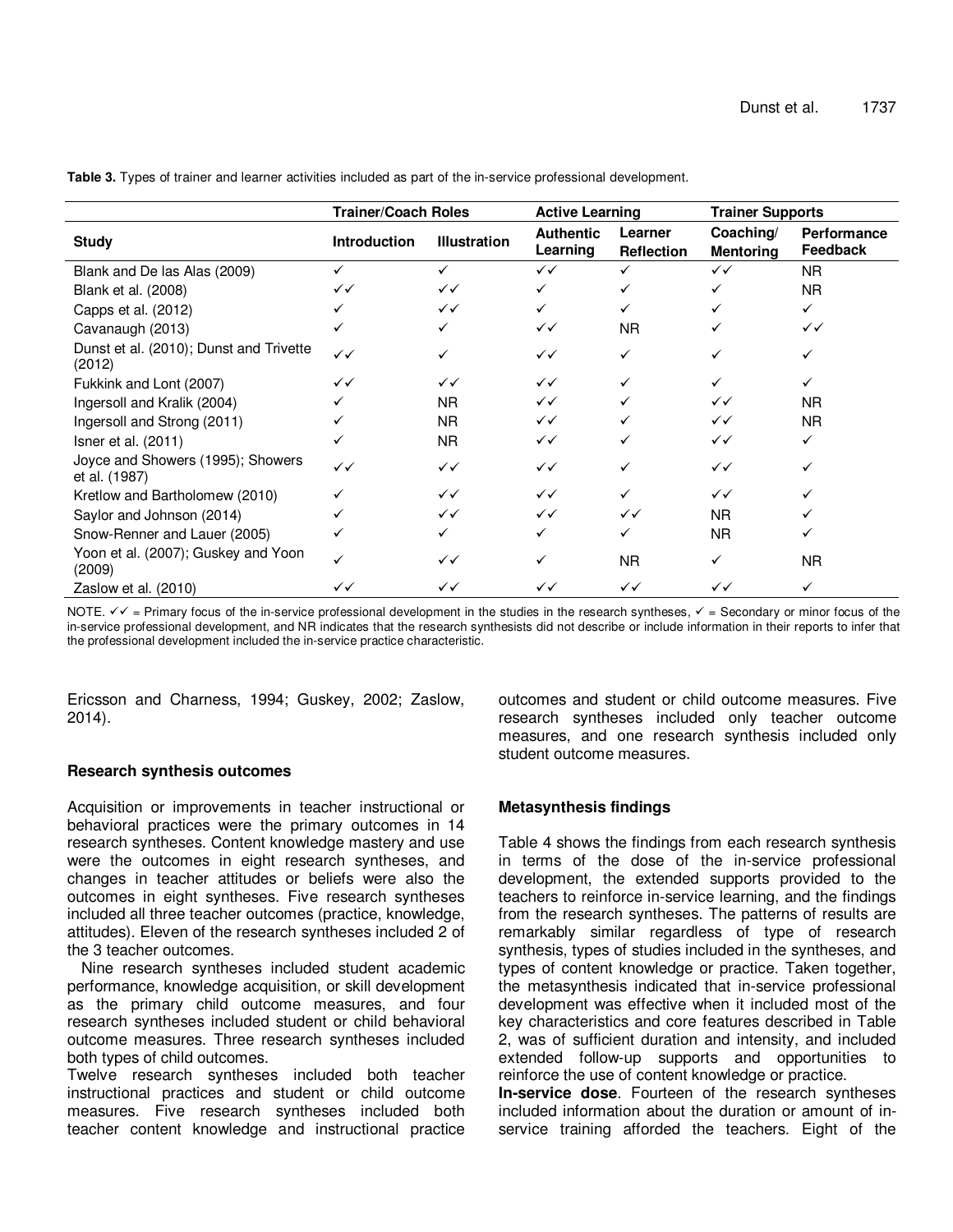research syntheses included explicit descriptions of "how much" in-service professional development was associated with positive teacher or student outcomes (Blank and De las Alas, 2009; Blank et al., 2008; Dunst and Trivette, 2012; Joyce and Showers, 1995; Saylor and Johnson, 2014; Snow-Renner and Lauer, 2005; Yoon et al., 2007; Zaslow et al., 2010). The number of hours of inservice training associated with positive effects ranged between 15 and 80+. In a number of reviews, it was stated that multiple in-service sessions distributed over weeks or months of professional development was a factor contributing to positive and significant effects (Dunst and Trivette, 2012; Fukkink and Lont 2007; Isner et al., 2011; Joyce and Showers, 1995).

The dose of in-service professional development reported in three research syntheses was similar in terms of the hours, intensity, or number of sessions although no relationships between dose and teacher or student outcomes were reported, nor could they be discerned from information in the synthesis reports (Blank and De las Alas 2009; Fukkink and Lont 2007; Isner and others 2011). Nonetheless, it could be surmised that the similar doses were factors likely contributing to positive outcomes.

The fact that different doses of in-service professional development were found to be associated with positive outcomes was neither surprising nor unexpected. As noted by Zaslow et al. (2010), smaller dosages of professional development may suffice for discrete practices, whereas larger dosages may be necessary for broader-based and comprehensive sets of practices.

**Ongoing supports**. All of the research synthesis included information about the nature and extent of follow-up supports afforded teachers after the completion of the initial in-service professional development. Ten investigators explicitly stated that ongoing follow-up supports were a factor that reinforced in-service training, whereas three investigators made statements, or it could be surmised, that follow-up supports contributed to positive outcomes (Cavanaugh, 2013; Ingersoll and Kralik, 2004; Saylor and Johnson, 2014). In the majority of cases, the conclusions or statements made by the research synthesists permitted inferences about the importance of extended supports as a factor associated with, or contributing to, positive teacher and student outcomes.

Inferences about the links between extended supports and positive outcomes derive from the fact that the same or similar statements were made by many research synthesists (Capps et al., 2012; Ingersoll and Strong 2011; Kretlow and Bartholomew 2010; Zaslow et al., 2010), or it was possible to discern the conditions under which extended supports were associated with positive outcomes (Cavanaugh 2013; Saylor and Johnson, 2014).

Blank and De las Alas (2009), for example, explicitly stated "the importance of continuing learning reinforcement activities after the initial period of teacher training" (p. 24) as a factor contributing to positive student outcomes. This type of inferential statement was echoed by many research synthesists (Blank et al., 2008; Ingersoll and Strong, 2011; Kretlow and Bartholomew, 2010).

**Research synthesis results**. Investigators of all 15 research syntheses reported or described the characteristics of and conditions under which in-service professional development was most effective. What is reported in the table is the particular in-service professional development characteristics that the research synthesists or the metasynthesists found associated with positive teacher or child outcomes.

Most research synthesists concluded that the in-service professional development afforded the study participants "produced strong evidence," "showed significant effects," "was most effective," "provided empirical support," etc. when it included trainer introduction, demonstration, and explanation of the benefits of mastering content knowledge or practice; active and authentic teacher learning experiences together with opportunities to engage in reflection on the use of the content knowledge or practice; and coaching, mentoring, or performance feedback during both the in-service professional development and follow-up sessions in the settings where the teachers used the content knowledge or practice.

Thirteen of the research synthesists included explicit statements or conclusions about the key characteristics and core features of in-service professional development that were found to be associated with positive teacher or child outcomes. The statements or conclusions in Table 4 are either direct quotations or paraphrased descriptions in the research syntheses reports. The results from two of the research syntheses are summarizations of findings which contain information about the particular in-service practices that were found to be associated with positive outcomes (Yoon et al., 2007; Zaslow et al., 2010).

The patterns of results, taken together, provide strong evidence for the relationship between specific in-service professional development characteristics and core features and teacher and student outcomes. The fact that the results were the same or similar in the different types of research syntheses for different types of practices bolsters contentions about the necessary, but not the sufficient, conditions for in-service training to be effective.

# **DISCUSSION**

The metasynthesis described in this paper used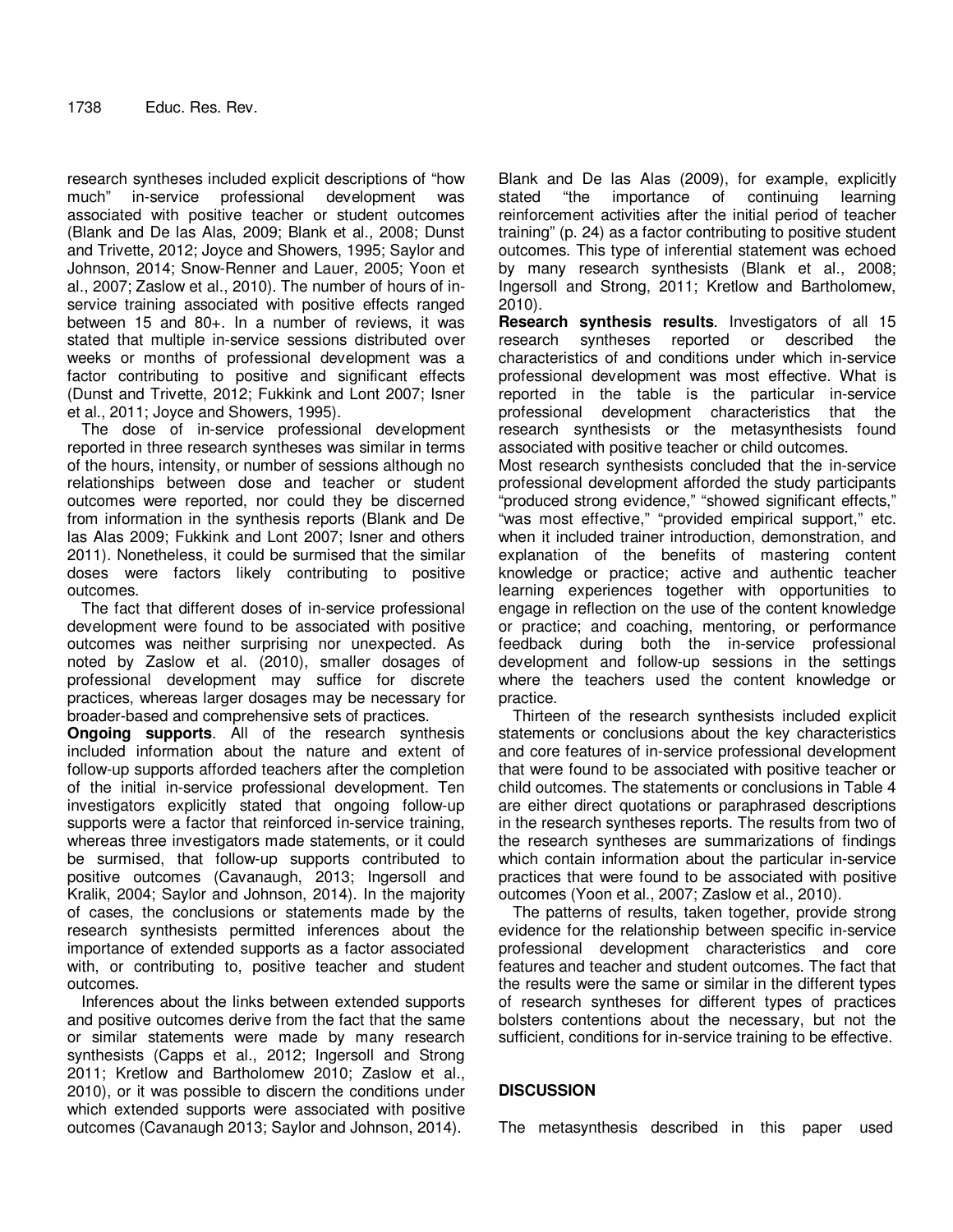**Table 4.** Measures of the duration of in-service professional development (PD), extended supports, and the major findings in the research syntheses.

| <b>Study</b>                                                | <b>In-service Dose</b>                                                                                                                                                 | <b>Extended/Follow-Up Supports</b>                                                                                                                                                                                                                                                 | <b>Research Synthesis Results</b>                                                                                                                                                                                                                                                                                                                                                                                                           |
|-------------------------------------------------------------|------------------------------------------------------------------------------------------------------------------------------------------------------------------------|------------------------------------------------------------------------------------------------------------------------------------------------------------------------------------------------------------------------------------------------------------------------------------|---------------------------------------------------------------------------------------------------------------------------------------------------------------------------------------------------------------------------------------------------------------------------------------------------------------------------------------------------------------------------------------------------------------------------------------------|
| <b>Blank and De las</b><br>Alas (2009)                      | PD implemented for an<br>average of six or more<br>months for an average of 91<br>hours.                                                                               | "Information on PD provided in programs that<br>had [positive] effectsshow the importance of<br>continuing learning reinforcement activities after<br>the initial period of teacher training or intensive<br>knowledge development" (p. 21).                                       | The synthesis "produced strong evidence of active<br>methods of teacher learning during PD [including]<br>leading instruction, discussion with colleagues,<br>observing other teachers, professional networks,<br>collective participation, and two of the following types<br>of [trainer activities]: coaching, mentoring, internships,<br>or study groups [where PD] included follow-up steps<br>with teachers in their schools" (p. 21). |
| Blank et al. (2008)                                         | "The total time in PD in the<br>with<br>significant<br>studies<br>effects was 50 hours or<br>more" (p. 1).                                                             | "Significant effects [were found] in programs<br>designed with a content-focused PD plus<br>sufficient [follow-up] time [as part of] an in-school<br>component" (p. 1).                                                                                                            | The synthesis results "showed significant effects of<br>PD when [in-service training] included a focus on<br>content knowledgeplus training and follow-upof 50<br>hours or morein the [teachers] classroom or school<br>so that teaching practices learned could be reinforced<br>and improved after the teachers had begun to try<br>them with students" (p. 26).                                                                          |
| Capps et al. (2012)                                         | Studies included between 12<br>and 320 hours of inquiry PD.                                                                                                            | "Extended support is important because it offers<br>teachers a chance to ask questions and interact<br>with PD [professionals] and colleaguesand<br>opportunities to receive feedback" (p. 299).                                                                                   | The synthesis found the PD was effective when it<br>focused on "supporting teachers in developing<br>inquiry-based lesson plans, providing authentic<br>inquiry experiences, and focusing on content<br>knowledge" (p. 291).                                                                                                                                                                                                                |
| Cavanaugh (2013)                                            | Not Reported                                                                                                                                                           | Performance feedback provided to teachers<br>frequently during the course of the studies<br>increased teachers' use of student praise.                                                                                                                                             | "Performance feedback was effective when delivered<br>in a variety of formats including self-monitoring of<br>audio or video, visual display of data using graphs,<br>and emailed descriptions of teachers use of effective<br>practice" (p. 124) and was enhanced with additional<br>training and support for some teachers.                                                                                                               |
| Dunst et al. (2010);<br><b>Dunst and Trivette</b><br>(2012) | Studies that included 20 to<br>hours<br>of<br>training<br>40<br>multiple<br>distributed<br>over<br>sessions were associated<br>with more positive learner<br>outcomes. | "Findings demonstrate that how instructors<br>engage learners, provide guidance [and support],<br>orchestrate learner self-evaluation and reflection,<br>and support learner deep understanding" (p.106)<br>on repeated occasions matter in terms of positive<br>learner outcomes. | The synthesis results showed that "the more actively<br>involved learners were in mastering new knowledge<br>or practice and the more trainers supported and<br>facilitated the learning process when the learning<br>occurred over multiple sessions with a small number<br>of learners, the better were the learner outcomes"<br>(pp. 105-106).                                                                                           |
| Fukkink and Lont<br>(2007)                                  | <b>Studies</b><br>included<br>16<br>sessions and 55 hours of<br>training on average<br>and<br>were provided over<br>the<br>course of 6 months on<br>average.           | "Some form of supervision (coaching, mentoring,<br>guided practice) constituted a supplementary<br>part of the PD" (p. 301).                                                                                                                                                       | The synthesis findings "demonstrate that specialized<br>training improved the pedagogical competencies of<br>caregivers in childcare, including their professional<br>attitude, knowledge, and skills" (p. 305) if PD included<br>"experimental learning, guided practice, and other<br>authentic learning opportunities together with<br>coaching or mentoring" (p. 301).                                                                  |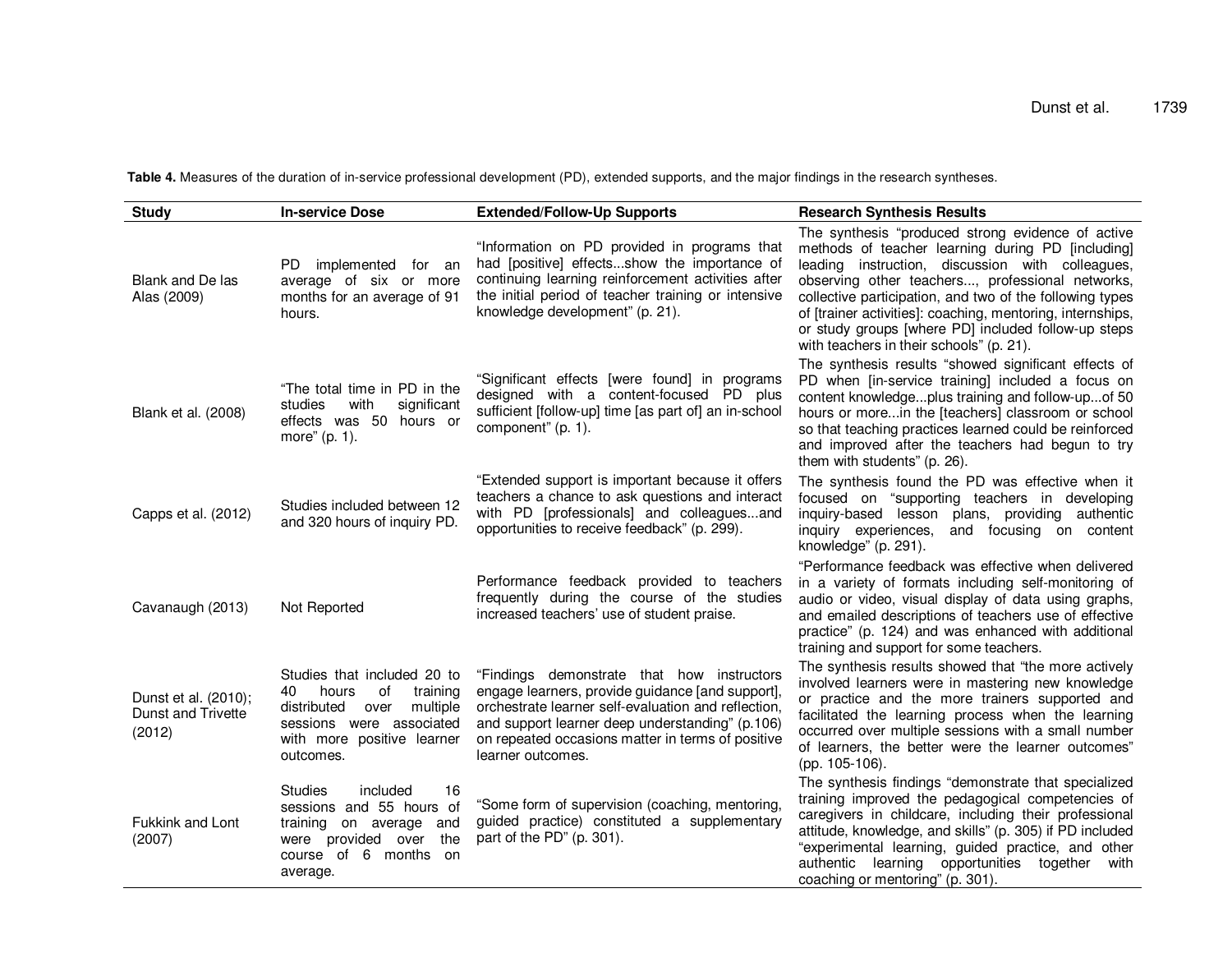**Table 4**. Cont'd.

| Ingersoll and Kralik<br>(2004)                        | Duration<br>οf<br>in-service<br>training was quite varied in<br>the studies included in the<br>review.                                                                              | Mentoring typically involved multiple follow-up<br>sessions with teachers to provide ongoing<br>supports, guidance, and advice.                                        | The synthesis results "provide some empirical support"<br>for the claim the assistance for new teachers-and in<br>particular, teacher mentoring programs-have a<br>positive impact on teachers' [attitudes and knowledge]<br>and retention" (p. 14) when PD includes authentic<br>induction experiences supported by a mentor or<br>coach.                                                                                                                                                                                 |
|-------------------------------------------------------|-------------------------------------------------------------------------------------------------------------------------------------------------------------------------------------|------------------------------------------------------------------------------------------------------------------------------------------------------------------------|----------------------------------------------------------------------------------------------------------------------------------------------------------------------------------------------------------------------------------------------------------------------------------------------------------------------------------------------------------------------------------------------------------------------------------------------------------------------------------------------------------------------------|
| Ingersoll and Strong<br>(2011)                        | Studies that included more<br>intensive<br>mentoring<br>generally had PD with more<br>positive effects.                                                                             | "Most studiesprovide support for the claim that<br>[ongoing] support and assistancehave positive<br>impacts on teacher outcomes" (p. 201).                             | The synthesis "studies we reviewed provide empirical<br>support for the claim that induction for beginning<br>teachers, and teacher mentoring programs in<br>particular, have a positive impact"<br>(p. 38) on teacher and student outcomes. Induction<br>that was most effective included mentoring and<br>authentic teaching practices together with extended<br>supports.                                                                                                                                               |
| Isner et al. (2011)                                   | Coaching was provided, on<br>average, for 6 to 12 months<br>and involved, on average,<br>bimonthly<br>weekly<br>or<br>coaching sessions.                                            | The opportunities to receive ongoing support,<br>guidance, and feedback from coaches were<br>viewed by many early care staff as highly<br>supportive.                  | The synthesis results showed that positive results<br>ensued when "the activities used in coaching models<br>were tailored to support the goals of coaching [and<br>included] a variety of activitiesto maximize the<br>individual relationships between the coach and the<br>practitioner and the opportunity for direct observation,<br>reflection, and modeling of practices" (p. 11).                                                                                                                                  |
| Joyce and Showers<br>(1995); Showers<br>et al. (1987) | "Teaching<br>[practices]<br>οf<br>medium complexityrequire<br>20 or 25 trials in a classroom<br>for 8 to 10 weeks" to learn a<br>new practice (Joyce and<br>Showers, 1995, p. 110). | Coaching is most effective when "it begins in<br>training sessions and continues in the workplace<br>following initial training" (Joyce and Showers,<br>1995, p. 112). | The synthesis results show that "almost all teachers"<br>can take useful information back to their classrooms<br>when training includes four parts: (1) presentation of<br>theory, (2) demonstration of the new [instructional]<br>strategies, (3) initial practice in the workshops, and (4)<br>prompt feedback about their efforts [and that teachers]<br>are more likely to keep and use new strategies and<br>concepts if they receive coachingon the new ideas in<br>their classrooms" (Showers et al., 1987, p. 79). |
| Kretlow and<br>Bartholomew (2010)                     | "The total duration of PD<br>ranged from several hours to<br>16 weeks" (p. 240).                                                                                                    | Coaching was more effective when it included<br>"follow-up observations [and] specific feedback"<br>that was scheduled and provided on a regular<br>basis (p. 292).    | The synthesis results show that coaching is most<br>effective when it includes "(1) highly engaged,<br>instructive<br>(2)<br>follow-up<br>group<br>sessions:<br>observation(s); and (3) specific feedback, often<br>including sharing observation data and self-evaluation<br>followed by modeling" (p. 292).                                                                                                                                                                                                              |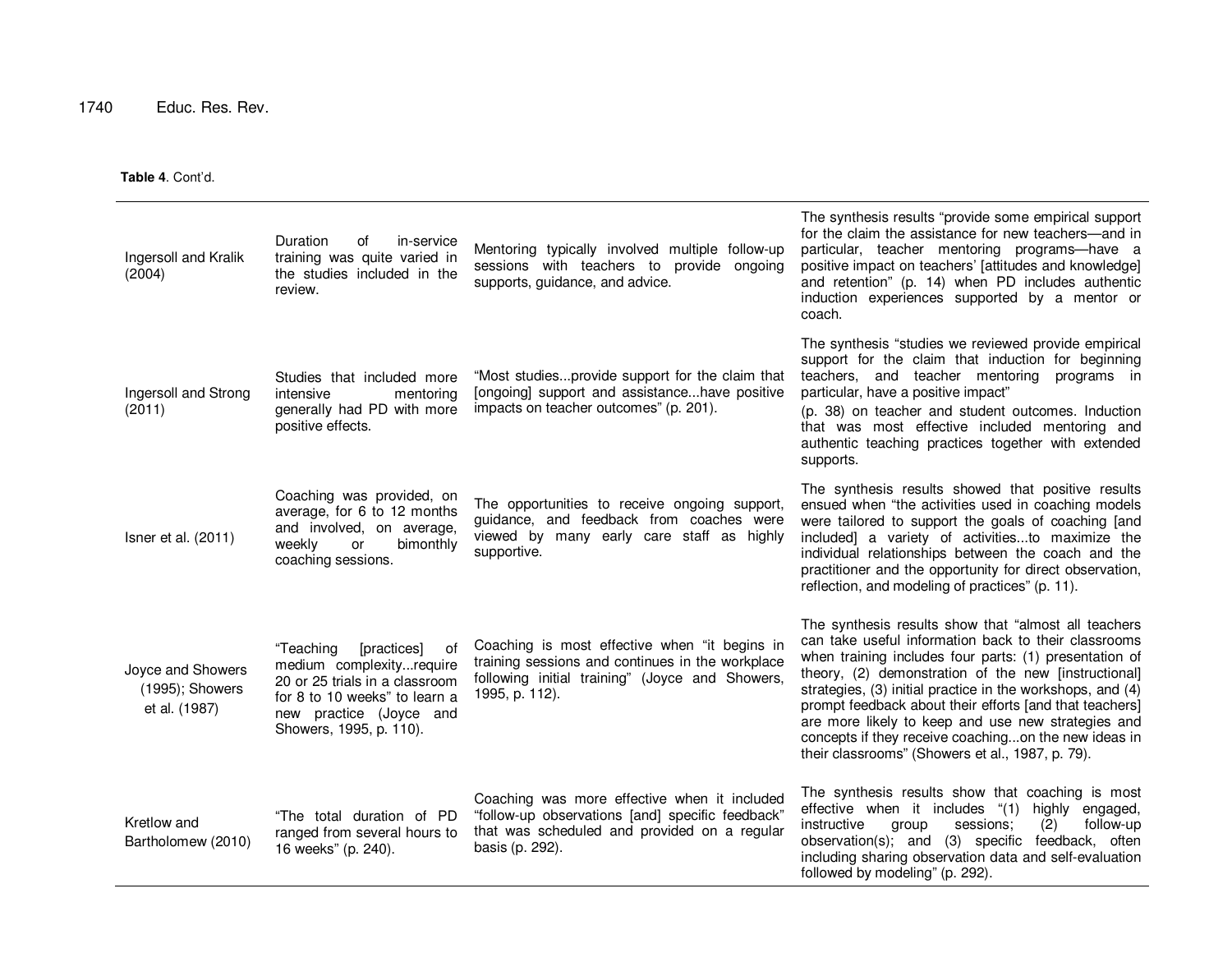**Table 4**. Cont'd.

| Saylor and Johnson<br>(2014)                     | "Increased contact hours<br>produced an increase in the<br>duration,<br>frequency,<br>and<br>depth of reflective practice"<br>$(p. 30)$ .                                 | The few studies that included ongoing follow-up<br>supports tended to be associated with more<br>positive teacher outcomes.                                                                                                                     | The synthesis findings indicate that in-service training<br>is most effective when it includes a "content focus,<br>active [teacher] learning, collective participation,<br>coherence, and necessary duration of activitiesfor<br>teachers to engage in discourse [reflection] with<br>others, as well as individual reflection on their<br>practices" (p. 37).                                                      |
|--------------------------------------------------|---------------------------------------------------------------------------------------------------------------------------------------------------------------------------|-------------------------------------------------------------------------------------------------------------------------------------------------------------------------------------------------------------------------------------------------|----------------------------------------------------------------------------------------------------------------------------------------------------------------------------------------------------------------------------------------------------------------------------------------------------------------------------------------------------------------------------------------------------------------------|
| Snow-Renner and<br>Lauer (2005)                  | PD.<br>is is<br>likely<br>most<br>to<br>affect<br>"positively<br>teacher<br>$[$ if<br>instruction<br>it]<br>is of<br>considerable duration" (80 or<br>more hours) (p. 6). | "Deep changes in teacher instructionentailed<br>initial participation in a summer institute and<br>follow-up throughout the school year with on-site<br>coaches to encourage teacher reflection and<br>facilitate instructional change" (p. 6). | "Our synthesis[shows that] professional development<br>is most likely to positively affect teacher instruction<br>[when it] is of considerable duration, focused on<br>specific content and/or instructional strategies,<br>characterized by collective participation of educators,<br>coherence, and infused with active [teacher] learning"<br>$(p. 6)$ .                                                          |
| Yoon et al. (2007);<br>Guskey and Yoon<br>(2009) | "Studies that included more<br>than 14 hours of PD showed<br>a positive and significant<br>effect<br>student<br>on<br>achievement" (p. 3.).                               | "In all but one study follow-up sessions supported<br>the main PD event" (p. 3).                                                                                                                                                                | The synthesis findings indicate that workshops or<br>summer institutes which focus on research-based<br>instructional practices, involve active teacher learning<br>experiences, provide teachers' opportunities to adapt<br>practices to their unique classroom situations, and<br>include follow-up sessions of more than 14 hours of<br>professional development were more likely to produce<br>positive results. |
| Zaslow et al. (2010)                             | "In general, models with a<br>high 'dosage' of PD tended<br>to be associated with positive<br>outcomes for teachersand<br>children" (p. 41).                              | "The general model of PD used in the studies<br>involved<br>initial<br>training<br>classroom<br>for<br>teacherswith follow-up support or training<br>provided through site visits and consultations from<br>[PD] experts" (p. 70).              | The synthesis shows that professional development<br>may be more effective when it includes specific<br>articulated objectives of training, practice modeling,<br>authentic practices, collective participation, follow-up of<br>sufficient intensity and duration, and is aligned with<br>standards for practice (coherence).                                                                                       |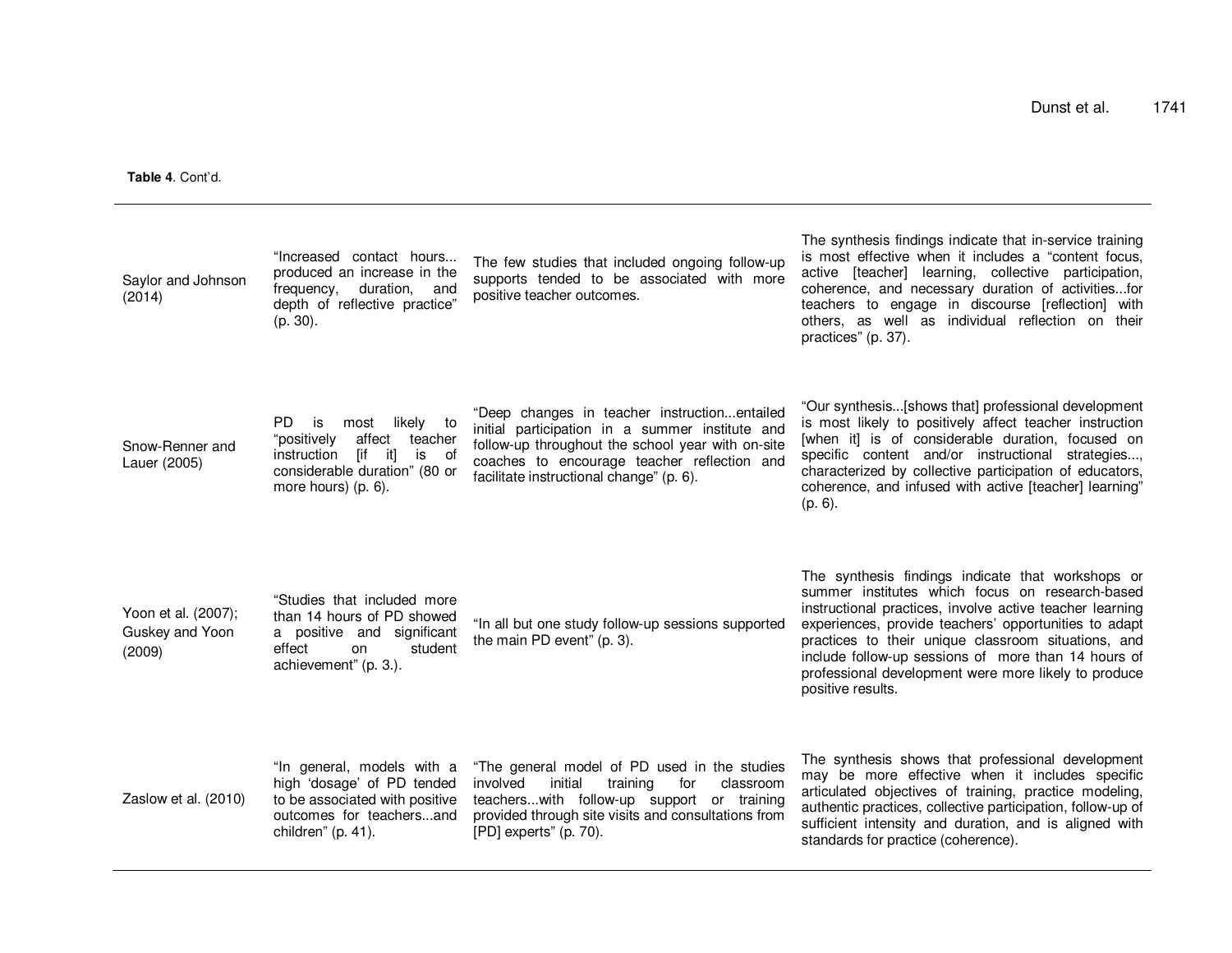replication logic to determine the extent to which research on in-service professional development that included an attempt to identify which in-service training characteristics under which conditions were associated with positive teacher or student outcomes. A multiple case design was used to select cases (research syntheses) that included the same or similar in-service professional development characteristics and core features and to determine the extent to which the use or presence of these characteristics or features was related to the same or similar teacher or student outcomes. As noted by Yin (2002), a multiple case study design is analogous to the ability to conduct multiple experiments on the same or related topics or practices.

The focus of analysis in the metasynthesis was the extent to which there was literal replication of the results (pattern matching) between the use of the key characteristics and core features of in-service professional development and either the results reported by the research synthesists or those ascertained by the metasynthesists. The following three sets of characteristics were used to determine the extent to which literal replication (Yin, 2014) was demonstrated: (1) the characteristics of in-service professional development used to promote teacher, educator, and early childhood practitioner understanding and use of content knowledge or instructional practices, (2) the extended supports that were used to reinforce in-service learning, and (3) inservice training of sufficient duration and intensity to ensure in-service recipients had sufficient time and opportunity to learn and become proficient in the knowledge or practices constituting the focus of inservice professional development.

Results showed that replication was demonstrated in all 15 research syntheses for the in-service professional development characteristics (100%), in 13 research syntheses for extended follow-up supports (87%), and in 12 research syntheses for in-service duration and intensity (80%). Taken together, the three sets of findings (evidence) provide support for the contentions made by Donovan et al. (1999), Desimone (2009), Guskey (2002), and others (e.g., Zaslow 2014) with regard to planning and conducting in-service professional development so it includes key characteristics and core features to increase the probability of the effectiveness of in-service training. The fact that nearly all the synthesists of the reviews included in our metasynthesis independently came to the same or similar conclusions about what matters most in terms of effective in-service professional development highlights the importance of the particular characteristics identified as most important in terms of changes in teacher and student outcomes. In each of the reviews, the synthesists attempted to identify a subset of studies that yielded positive teacher or student outcomes, and

then proceeded to unpack and disentangle which inservice characteristics under which conditions were associated with positive effects and outcomes.

The metasynthesis, however, was not able to determine whether changes in teacher learning were associated with improvements in student outcomes as purported by a number of research synthesists. As noted in the introduction, a number of research synthesists either explicitly or implicitly hypothesized the types of relationships depicted in Figure 1. This framework and conceptual model constituted the theory-of-change that guided the analysis of the 15 research syntheses described in this paper. There were, however, no attempts to explicitly ascertain the relationships between changes in teacher knowledge, practices, or attitudes and beliefs to changes or improvements in student academic performance, knowledge, or behavior either because the investigators of the primary studies did not do so or the research synthesists did not attempt to relate teacher and student outcomes. This was most certainly a shortcoming of many if not most of the research syntheses and in turn is a shortcoming and limitation of the metasynthesis.

The need for studies, and research syntheses of those studies, where the kinds of relationships depicted in Figure 1 are an explicit focus of analysis are clearly needed if advances are to be made in terms of a more complete understanding of which in-service characteristics implemented under which conditions (e.g., setting, duration, follow-up supports) are directly and indirectly related to teacher and student outcomes. As noted by Yoon et al. (2007), "to substantiate the empirical link between professional development and [student outcomes], studies should ideally establish two points. One is that there are links among professional development, teacher learning and practice, and student learning. The other is that the empirical evidence is of high quality--that the study proves what it claims" (p. 3).

The types of linkages that Yoon et al. (2007) call for are those that implementation science methodologists (Kelly and Perkins, 2012) consider necessary for demonstrating the direct effects of implementation practices (in-service professional development) on the use of intervention practices (e.g., teacher instructional methods), the direct effects of intervention practices on learner outcomes (e.g., student achievement), and the indirect effects of implementation practices on learner outcomes mediated by intervention practices (Dunst et al., 2013; Rudnick et al., 2012). These types of studies, and research syntheses of the studies, are the next generation of research that is likely to shed light on how in-service professional development influences and is related to both teacher and student outcomes. Advances in an understanding of **how** in-service professional development is associated with teacher and student benefits is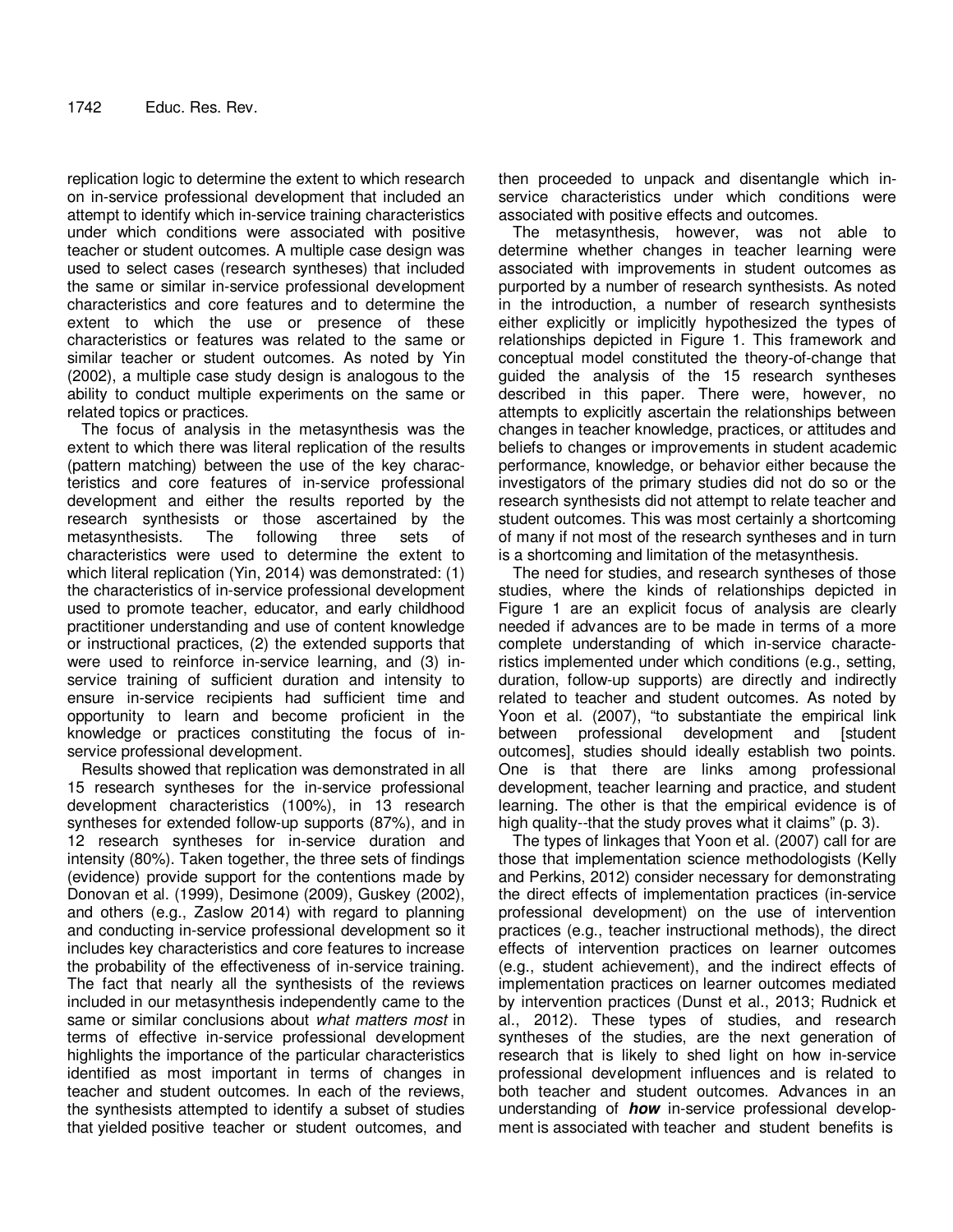most likely to occur if different key characteristics and core features of in-service training are measured and related to outcomes of interest

# **Implications for practice**

The findings reported in this paper provide additional empirical support for the professional development frameworks described by Browder et al. (2012), Desimone (2009), Dunst and Trivette (2009), Guskey (2014), and others (Gall and Vojtek 1994; Glazer and Hannafin 2006; Joyce and Showers 2002). These frameworks constitute particular ways for planning and conducting in-service training to promote and improve teacher acquisition of content knowledge and instructional practices and, in turn, to enhance child and student learning and competence. Each of the frameworks includes methods and strategies, guidelines and activities, and suggestions for ensuring that in-service professional development includes key characteristics and core features. These characteristics and features include, but are not limited to, the methods and procedures to introduce and illustrate or demonstrate content knowledge or practice to teachers, authentic teacher learning opportunities and teacher reflection on knowledge and skills acquisition, in-service professional development specialist coaching, mentoring, or feedback during the in-service training, extended and ongoing follow-up supports to reinforce in-service learning, and inservice professional development of sufficient duration and intensity to promote teacher mastery and continued use of the content knowledge or practice constituting the focus of in-service training.

A particular finding in the metasynthesis that deserves special attention in planning and conducting in-service professional development is the appropriate dose of inservice teacher training and the need to explicitly include distributed teacher learning opportunities with enough time between opportunities to reflect on and internalize knowledge and skill acquisition and to receive ongoing supports to reinforce teacher mastery. As noted by Zaslow et al. (2010), the dose necessary to produce observable and sustained effects is likely to differ depending on the complexity of the knowledge or practice of in-service professional development, but regardless of complexity, effective in-service professional development includes multiple teacher learning opportunities rather than in-service training in only one or a few sessions.

# **Conflict of Interests**

The author(s) have not declared any conflict of interests.

## **ACKNOWLEDGEMENTS**

The preparation of the metasynthesis described in this paper was supported, in part, by funding from the U.S. Department of Education, Office of Special Education Programs (H235B120004). The opinions expressed, however, are those of the authors and do not necessarily reflect the opinions or positions of either the Department or Office.

#### **REFERENCES**

- Akiba M, LeTendre GK, Scribner JP (2007). Teacher quality, opportunity gap, and national achievement in 46 countries. Educ. Res. 36:369-387. http://dx.doi.org/10.3102/0013189X07308739
- Archibald S, Coggshall JG, Croft A, Goe L (2011). High-quality professional development for all teachers: Effectively allocating resources. Washington, DC: National Comprehensive Center for Teacher Quality.
- Blank RK, De las Alas N (2009). Effects of teacher professional development on gains in student achievement: How meta analysis provides scientific evidence useful to education leaders. Washington, DC: Council of Chief State School Officers. Available at http://eric.ed.gov/?id=ED544700. 1-62 p.
- Blank RK, de las Alas N, Smith C (2008). Does teacher professional development have effects on teaching and learning?: Analysis of evaluation findings from programs of mathematics and science teachers in 14 states. Washington, DC: Council of Chief State School Officers. **Available** at the state at the state at the state at the state at the state at the state at the state at the state at the state at  $\alpha$

http://www.ccsso.org/projects\_evaluation\_of\_professional\_developm ent. 1-35 p.

- Bransford JD, Brown AL, Cocking RR, Donovan MS, Bransford JD, Pellegrino JW, editors (2000). How people learn: Brain, mind, experience, and school. Expanded ed. Washington, DC: National Academy Press.
- Browder DM, Jimenez BA, Mims PJ, Knight VF, Spooner F, Lee A, Flowers C (2012). The effects of a "tell-show-try-apply" professional development package on teachers of students with severe developmental disabilities. Teach. Educ. Spec. Educ. 35(3):212-227. http://dx.doi.org/10.1177/0888406411432650
- Capps DK, Crawford BA, Constas MA (2012). A review of empirical literature on inquiry professional development: Alignment with best practices and a critique of the findings. J. Sci. Teach. Educ. 23:291- 318. http://dx.doi.org/10.1007/s10972-012-9275-2
- Cavanaugh B (2013). Performance feedback and teachers' use of praise and opportunities to respond: A review of the literature. Educ.<br>Treat. Children. 36(1):111-137. Children. 36(1):111-137. http://dx.doi.org/10.1353/etc.2013.0001
- Cornelius KE, Nagro SA (2014). Evaluating the evidence base of performance feedback in preservice special education teacher training. Teach. Educ. Spec. Educ. 37(2):133-146. http://dx.doi.org/10.1177/0888406414521837
- Darling-Hammond L, Wei RC, Andree A, Richardson N, Orphanos S (2009). Professional learning in the learning profession: A status report on teacher development in the United States and abroad. Dallas, TX: National Staff Development Council. Available at http://www2.smcoe.k12.ca.us/spedtf/Documents/NSDCstudyProfLear ningLearnProf.pdf.
- Davies P (2000). The relevance of systematic reviews to educational policy and practice. Oxford. Rev. Educ. 26:365-378. http://dx.doi.org/10.1080/713688543
- Desimone LM (2009). Improving impact studies of teachers' professional development: Toward better conceptualizations and measures. Educ. Res. 38(3):181-199. http://dx.doi.org/10.3102/0013189X08331140